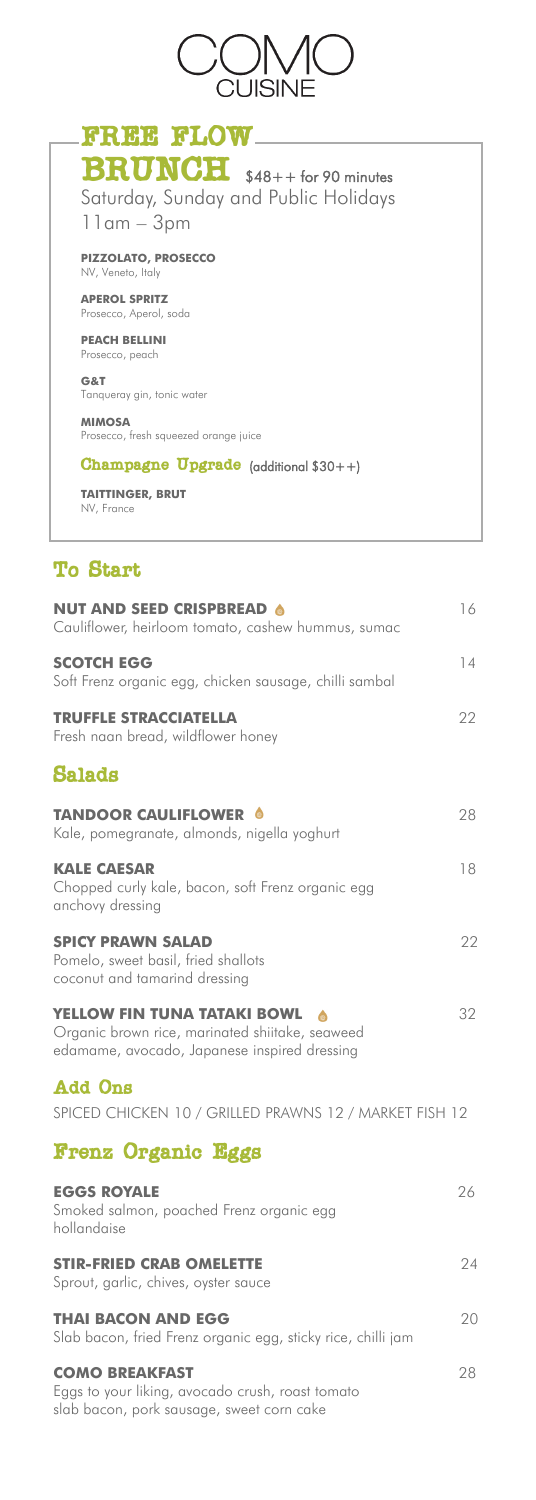

# Sandwiches And Burgers

| <b>OUR LOBSTER ROLL</b><br>Tomato, celery, chives, aioli, crisp, salad                                      | 45 |
|-------------------------------------------------------------------------------------------------------------|----|
| <b>REAL TOAST &amp;</b><br>Avocado crush, heirloom tomato, cucumber                                         | 20 |
| <b>BRUNCH BURGER</b><br>Wagyu beef, tomato chilli relish, Frenz organic egg<br>gruyere, bacon, French fries | 28 |
| <b>D.I.Y. SMOKED SALMON BAGEL</b><br>Cream cheese, tomato, sliced onion<br>capers, dill                     | 24 |
| <b>CROQUE MONSIEUR</b><br>Shaved Virginia ham, mustard, sourdough toast<br>béchamel sauce                   | 26 |
| <b>Savoury</b>                                                                                              |    |
| <b>SPICED LENTILS</b><br>Moong dhal curry, spinach, rice cake                                               | 20 |
| <b>BUTTERMILK FRIED CHICKEN</b><br>Corn waffle, chilli maple                                                | 24 |
| <b>STEAMED FISH</b><br>Shiitake mushroom, napa cabbage<br>cherry tomato, brown rice                         | 34 |
| <b>STEAK AND EGG</b><br>Black onyx striploin, café de Paris butter,<br>truffle French fries                 | 50 |
|                                                                                                             |    |
| <b>Sweet Treats</b>                                                                                         |    |
| <b>CEREAL MILK SUNDAE</b><br>Crunchy cereal topping, fresh berries                                          | 12 |
| <b>COCONUT WAFFLE</b><br>Fresh mango, blueberries, vanilla ice cream, maple                                 | 20 |
| <b>LEMON AND RICOTTA HOT CAKE</b><br>Banana, raspberry, chocolate sauce                                     | 20 |
| <b>FRESHLY BAKED PASTRY</b><br>Coconut croissant                                                            | 6  |

....  $\bullet\bullet\bullet$ 

¢

Prices are subject to 7% GST and 10% service charge

COMO Shambhala Cuisine uses ingredients that are nutritious, seasonal and pure in delicious nourishing combinations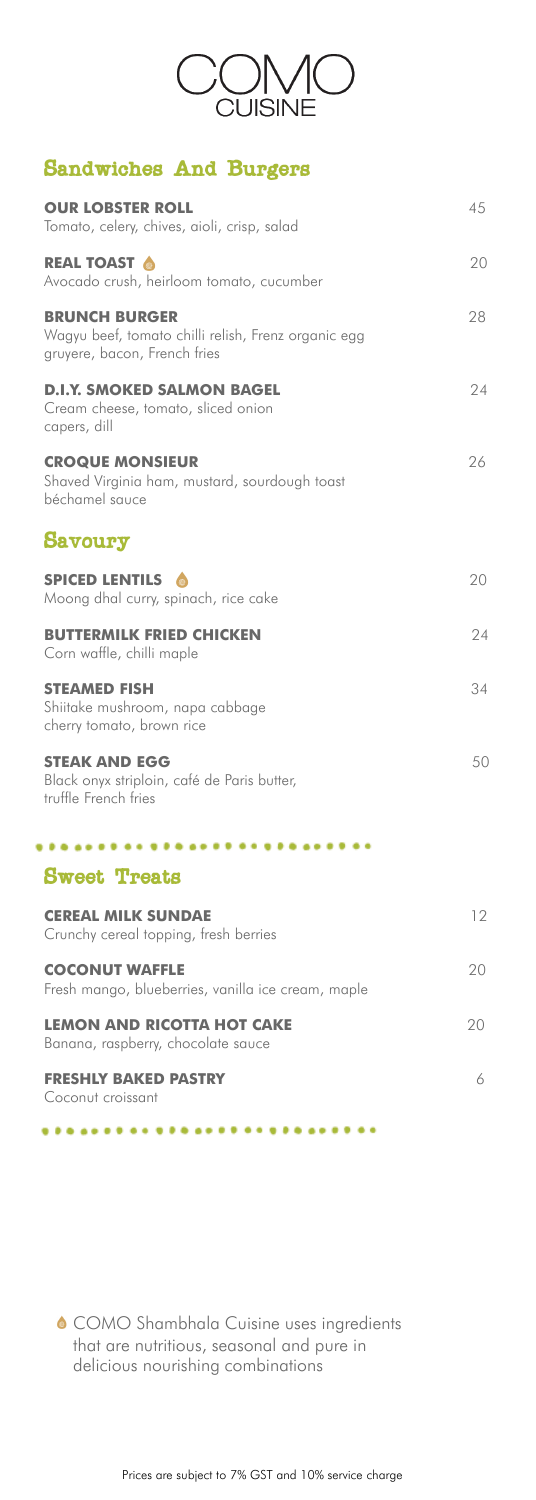| CUISINE                                                                                                                                             |                 |
|-----------------------------------------------------------------------------------------------------------------------------------------------------|-----------------|
| Shambhala Wellness Juice                                                                                                                            |                 |
| <b>JUICE OF THE DAY</b>                                                                                                                             | 10 <sup>°</sup> |
| WELLNESS JUICE OF THE DAY 6                                                                                                                         | 12              |
| <b>GREEN AND CLEAN 6</b><br>Apple, fennel, spinach, spirulina, seeds, nuts<br>Boosts energy, immunity and detoxifies.                               | 12              |
| <b>Blends</b>                                                                                                                                       |                 |
| <b>MUSCLE MILK &amp;</b><br>Banana, dates, flaxseed, cinnamon, young coconut, almond milk<br>Builds muscle, vitamin, energy rich.                   | 12              |
| <b>CULTURE SHOCK &amp;</b><br>Strawberry, passion fruit, orange, yoghurt<br>Gluten free, aids digestion, supports healthy heart.                    | 12              |
| <b>Therapeutic Brews</b>                                                                                                                            |                 |
| <b>BODY GUARD (Long Black)</b><br>Ginger, wildflower honey, cold-pressed coconut oil<br>Tangy – bolsters innate immune defences.                    | 7               |
| <b>ALARM CLOCK (Espresso) @</b><br>Mct oil, ghee, maca root, coconut cream<br>Smooth and earthy – energises and supports brain function.            | 8               |
| <b>SWEET RELIEF (Latte) @</b><br>Cocoa, cinnamon, date sugar, nut milk<br>Creamy and sweet – calms and promotes hormone and<br>blood sugar balance. | 8               |
| Coffee                                                                                                                                              |                 |
| <b>FRENCH PRESS</b>                                                                                                                                 | 10              |
| <b>ESPRESSO</b>                                                                                                                                     | 6               |
| <b>MACCHIATO</b>                                                                                                                                    | 6               |
| <b>LONG BLACK</b>                                                                                                                                   | 7               |
| PICCOLO                                                                                                                                             | 7               |

FLAT WHITE 7 CAFFÈ LATTE 7

| <b>EARL GREY</b>         |  |
|--------------------------|--|
| <b>ENGLISH BREAKFAST</b> |  |
| <b>SENCHA</b>            |  |
| MILKY OOLONG             |  |



## Tea and Herbal Tisanes

Prices are subject to 7% GST and 10% service charge